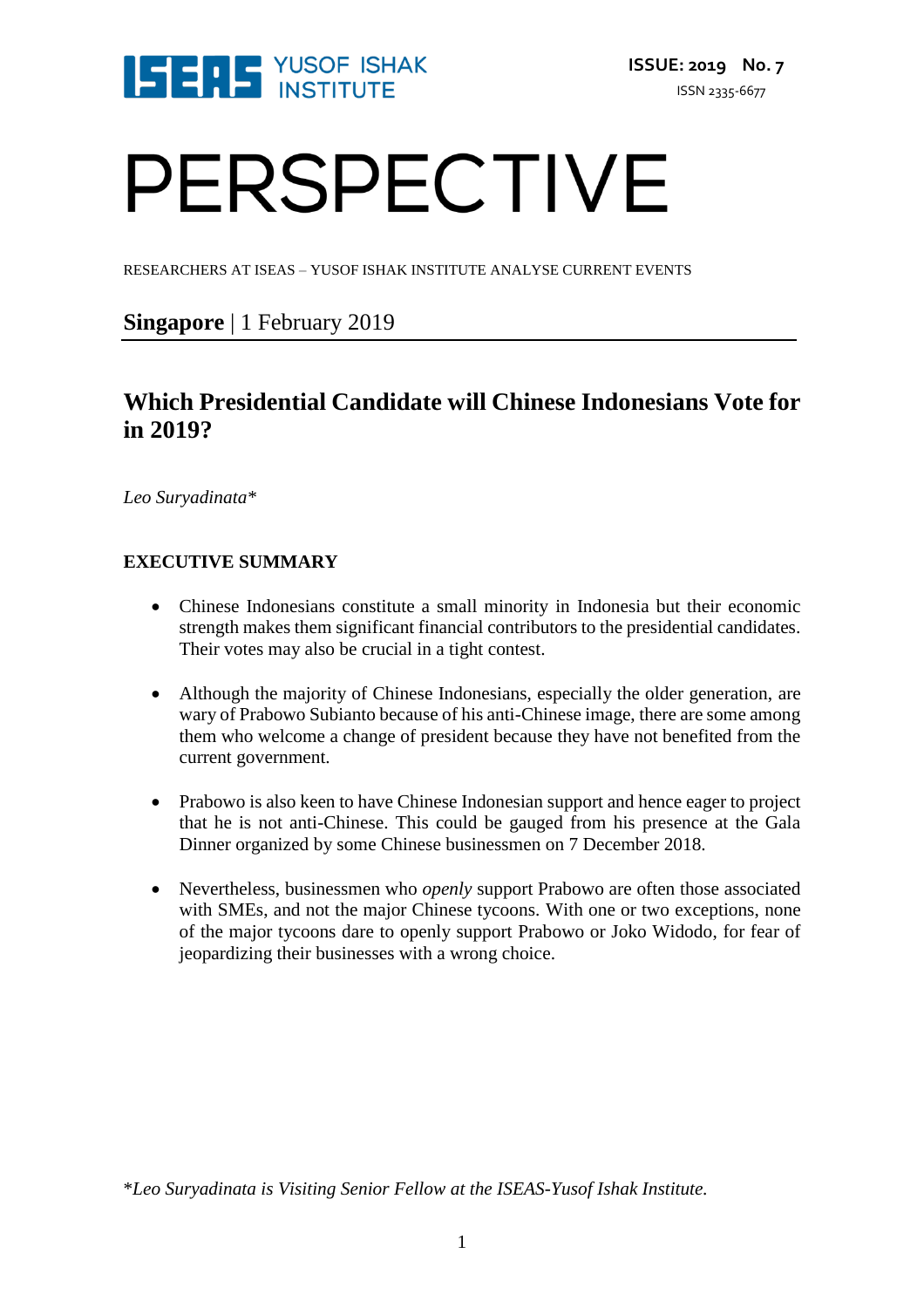

#### **INTRODUCTION**

The ethnic Chinese constitute less than 2 percent of the Indonesian population, but their economic power is much stronger that the number indicates.<sup>1</sup> Wealthy Chinese Indonesians are often given much attention by presidential candidates as they were able to provide financial support to them. Wealthy Chinese are in turn also often interested in supporting the winning candidate in the hope of gaining future economic opportunities and benefits. Although their numbers are small, Chinese Indonesians votes are still valuable, especially if the contest is severe and Chinese votes become crucial.

Indonesia will hold its presidential election on 17 April 2019. There are two pairs of candidates: Joko "Jokowi" Widodo-Ma'aruf Amin on the one hand and Prabowo Subianto-Sandiaga Uno on the other. Who will Chinese Indonesians, particularly Chinese businessmen, vote for to be president?

During the 2014 presidential elections, the names of Chinese businessmen who made financial contributions to the presidential candidates were not publicized. In general, while Chinese Indonesian businessmen contribute to both sides; they also tend to be reluctant to take any side openly, for fear that a wrong decision would adversely affect their business in the future.

Nevertheless, there were a few whose preferences were well-known. During the 2014 elections, for instance, wealthy businessman Sofian Wanandi (Liem Bian Khoen) openly supported the Joko Widodo-Jusuf Kalla pair. $<sup>2</sup>$  In fact, it was an open secret that he and his</sup> elder brother Jusuf Wanandi (Liem Bian Kie) were close with Jusuf Kalla.

Openly supporting the Prabowo Subianto-Hatta Rajasa pair as president and vice-president was Hary Tanoe Soedibjo (Chen Liming), a media tycoon who has been closely linked with the Suharto family.<sup>3</sup> Initially, Hari Tanoe planned to compete in the 2014 presidential election as the deputy of retired general Wiranto, who is the chairman of Partai Hati Nurani Rakyat (Hanura).<sup>4</sup> However both failed to get the support of other parties and their candidacy had to be abandoned. Wiranto then joined the Jokowi-Kalla group while Hary Tanoe supported the rival camp.<sup>5</sup> Hary Tanoe later established the Partai Persatuan Indonesia (Perindo). Another well-known Chinese supporter of Prabowo was Edie Kusuma (Wu Ruizhang) who runs consultant firms and educational foundations. He joined Gerindra and stood for the parliamentary election on the Gerindra ticket.<sup>6</sup>

#### **DIFFERENT INTEREST GROUPS**

Prabowo Subianto was a graduate of the Military Academy in Magelang. In 1983 he married Titiek, the second daughter of President Suharto but in 1998 during the crisis he divorced her. After the Indonesian invasion of East Timor in 1976, Prabowo was assigned to capture the Vice President of Fretilin in East Timor, and towards the end of Suharto's rule, he was the head of the Kopassus (Special Force Command). He was involved in abductions and tortures of activists and students, but has only admitted to abducting of activists but not to the killings.  $\frac{7}{1}$  After the fall of Suharto, the military board reviewed the case and recommended that Prabowo be discharged from service because of his involvement.<sup>8</sup> The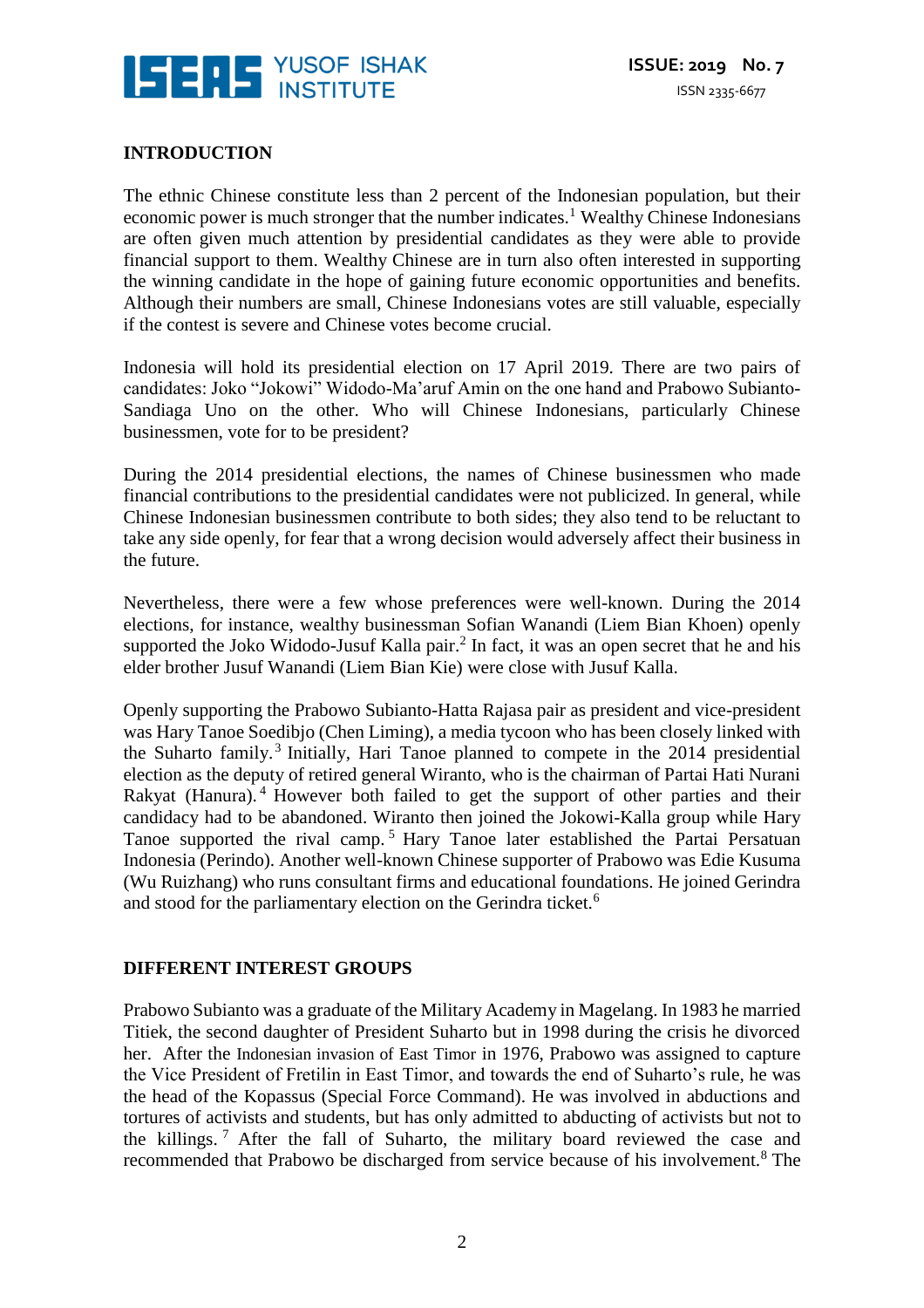

American government also barred him from entering the USA for his violation of human rights. $9$ 

Many scholars note that he was the one who also engineered the anti-Chinese violence on the eve of Suharto's fall.<sup>10</sup> The older generation of Chinese Indonesians are therefore generally opposed to him. Although he has strongly denied that he was the ring leader, he has nevertheless failed to change this suspicion about him. At the same time, younger Chinese Indonesians may not know of Prabowo's past and hence does not share the negative view of him.

Prabowo and his supporters later established the Gerindra party. In the 2009 Presidential Election, he formed a partnership with Megawati Sukarnoputri, the chairperson of the PDI-P, to be her deputy in the presidential elections, but the pair was defeated. In 2014, he tried again, this time putting forward himself as presidential candidate against the former Jakarta Governor Joko Widodo. Again, he was defeated.

Prabowo's strategy is to collaborate with radical Muslim groups and Islamic political parties although he himself is known as a secular leader. Prabowo's camp often created racial and Islamic issues to weaken political opponents. Initially this encountered failure, but in the 2016-17 Jakarta Governor re-election, he managed to put up his own Muslim candidates to compete against Chinese Christian Basuki Tjahaja Purnama alias Ahok; and they won. Prabowo continues to apply the same strategy today.

Chinese Indonesians are not a homogeneous group, and have different cultural, political and economic backgrounds. In short, their interests vary. One of the Chinese businessmen who supported Prabowo is Lieus Sungkharisma (Li Xuexiong), who used to be active in the Indonesian young Buddhist movement. After Suharto stepped down, he and a few young Chinese formed the Partai Reformasi Tionghoa Indonesia (Parti) but this party was unable to develop and failed to participate in any national parliamentary election. He later set up a group called Komunitas Tionghoa Anti-Korupsi (Chinese Community Anti-Corruption) and attacked governor Ahok for his "misbehaviour".

Jusuf Hamka (A Bun), a Chinese businessman who was converted to Islam during the Suharto era, collaborated with Lieus in his campaign against both Ahok and Jokowi. Jusuf Hamka established the Muslim Tionghoa Indonesia (Indonesian Chinese Muslims) as his base. When Prabowo supported the Front Pembela Islam (Front of Defenders for Islam, FPI)-led demonstrations against Ahok in 2016, both Lieus and Jusuf Hamka openly sided with the FPI. In the name of the Chinese Indonesian community, they jointly nominated the leader of the FPI, Habib Rezieq, as "Man of the Year for 2016". They praised Rezieq for his leadership of the 212 peaceful demonstration that did not lead to racial and religious conflict. $11$ 

Apparently, the Chinese Indonesian community is split on their support for the presidential candidates, but those who openly supported Prabowo appeared to be few. Those who disagreed with the pro-Prabowo group reacted against Lieus and Yusuf Hamka and told them that they did not represent the Chinese Indonesian community. Anton Medan (Tan Kok Liong), chairman of PITI, the largest Chinese Muslim organization with a long history, commented that "only two of them [Lieus and Hamka] were present at the [honoring Rezieq] occasion and they did not represent the Chinese community but themselves" $12$ .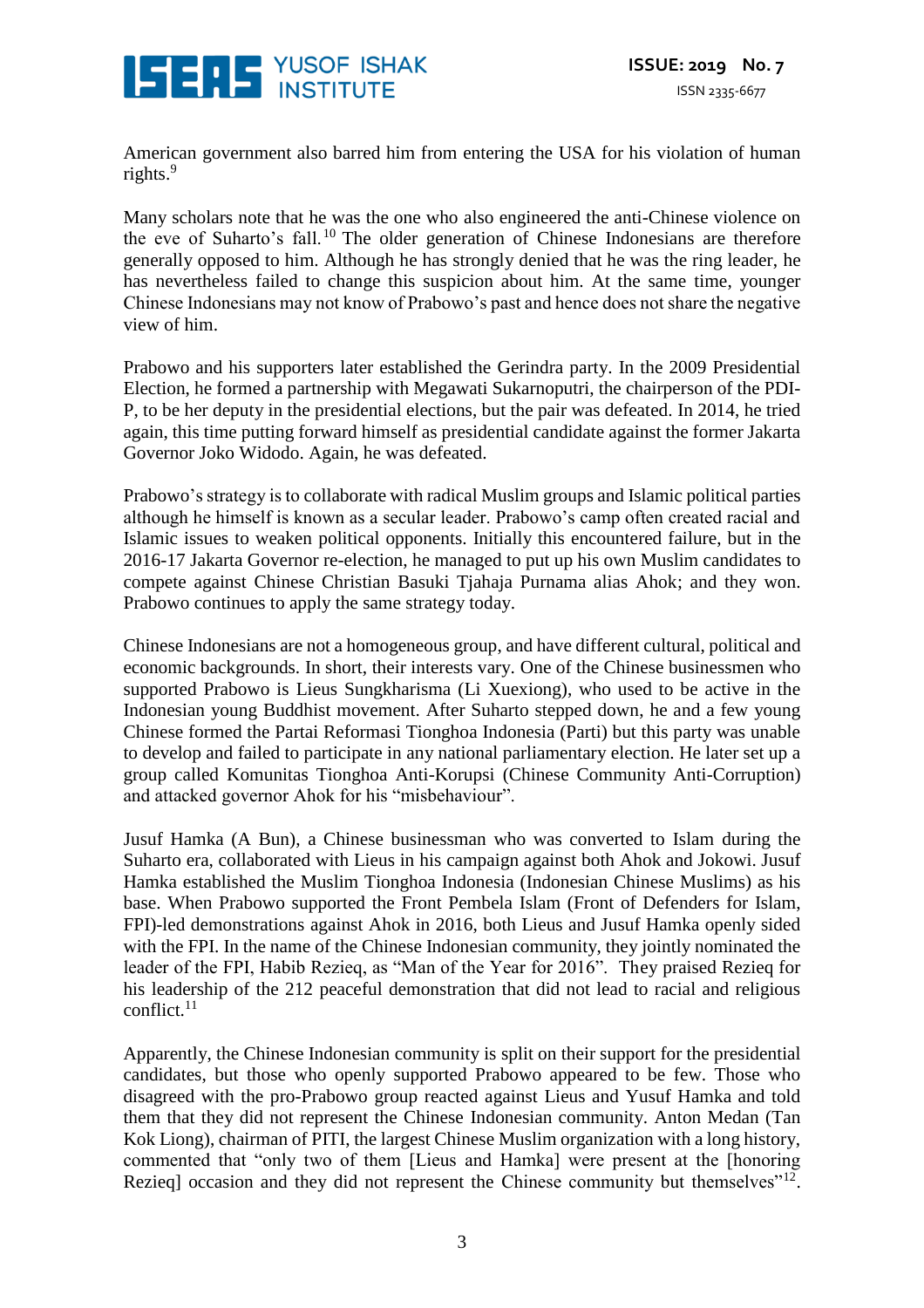

Anton further argued that Hamka did not represent Chinese Indonesian Muslims either.<sup>13</sup> Anton Medan is an ardent supporter of Ahok.

#### **PROBOWO'S POLITICAL SHOW**

Some Chinese Indonesian businessmen have not been satisfied with Jokowi and have complained that Jokowi's fight against corruption in the government administration is not "conducive" to business environment, as bureaucrats tended to move very slowly in issuing permits whenever no kickbacks are in the offing. Many businessmen are not happy either with Jokowi's heavy taxes.<sup>14</sup> Others who have been unable to enjoy benefits under the Jokowi administration are hoping that a different government would make life easier for them.

On 7 December 2018, a group of Chinese businessmen organized a gala dinner at the super ballroom at Sun City Jakarta, located in the Chinese business district. They invited Prabowo as Guest of Honour and to give a talk on "Chinese and business in the eyes of Prabowo Subianto". They also planned to solicit donations for the Prabowo presidential campaign fund after the gala dinner.

Prabowo delivered a 40-minute speech without a text. He expressed his thanks to the organizers, and stated that Indonesians of Chinese descent have the same rights and obligations as Indonesians of other ethnic groups.<sup>15</sup> "If I were elected President and received the people's mandate," Prabowo stated, "I will try my best to defend all citizens, including minority groups."<sup>16</sup> "If any ethnic group or religion is being ill-treated and receives no justice, it is the responsibility of the leader to defend that group."<sup>17</sup>

Prabowo talked about his life as a soldier and stated that he met "all sorts of people with different ethnic and religious backgrounds. They are all human beings with similar characteristics: having dreams, desire and fear".<sup>18</sup> He went on to say that in every ethnic group there were bad elements; this was the case with the Javanese and also the Chinese. But he stressed that we should not condemn the whole ethnic group just because there were some bad elements in the group.

Prabowo also noted that he admired China (Tiongkok) and Chinese culture, saying that his life had been influenced by Chinese philosophy. One of the Chinese sayings that he remembered was: "One thousand friends are too few and one enemy is too many."<sup>19</sup>

Among the attendants at the gala dinner was his former wife, Titiek Suharto, and leading members of his party. There was one unexpected programme that night. After giving his speech, Prabowo who was still on the stage suddenly announced that he would like to invite Titiek Suharto to sing a song on the stage. He told the audience that Titiek's hobby is singing, including singing Mandarin songs.

Titiek who was in Indonesian traditional dress walked to the stage and received the microphone from the MC. She moved towards Prabowo, looked at him and started singing a popular Mandarin love song "The moon represents my heart" (月亮代表我的心). She was able to sing the whole song in Mandarin, and Prabowo stayed on stage with her, throughout the song.<sup>20</sup> There was a rumour that if Prabowo became President, Titiek would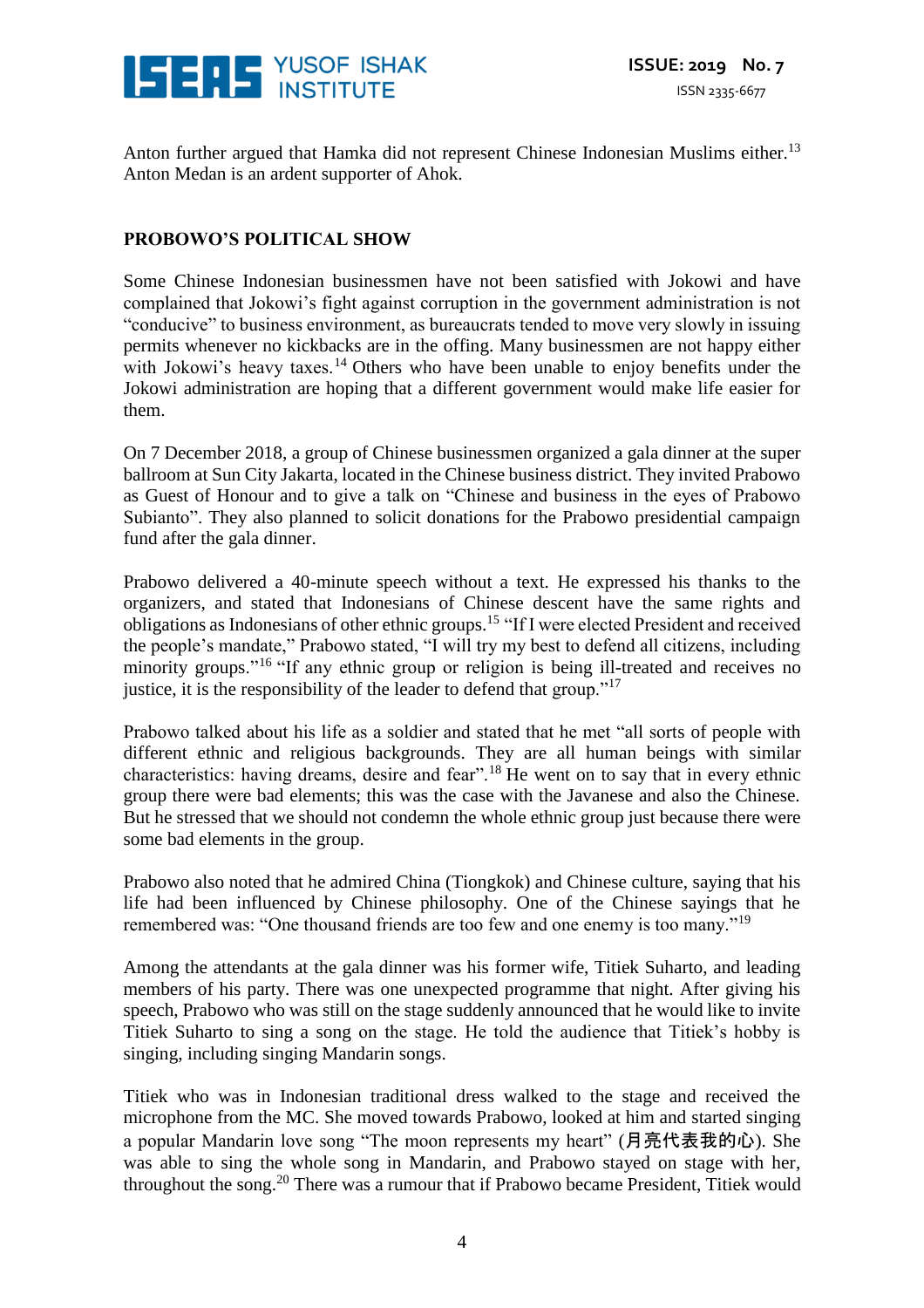# **ISERS** YUSOF ISHAK

go back to him. The Suharto family still has strong economic power; they recently established a new party Partai Berkarya which supports Prabowo in the presidential election.

This event was meant to show that there are Chinese Indonesian businessmen who support Prabowo; at the same time, Prabowo was also sending a message to Chinese Indonesians that he is not anti-ethnic Chinese and that he can accommodate Chinese culture.

When interviewed, the chairman of the gala dinner committee, Chandra Suwono said that he hoped that Prabowo would become the new President. He also explained that donations were voluntary and not all attendants were asked to donate to the Prabowo campaign fund.  $21$  It appeared that the Chinese businessmen who attended the function were from small and medium enterprises (SMEs), and none was from the tycoon group on the Forbes list. Donations were collected at the end of the gala dinner and a list of donors, 15 persons in total, was published the next day. It managed to collect 435 million rupiahs (around S\$43,500).,<sup>22</sup> of which the largest donor was a person called Kasidi alias Ahok, who has an identical nick name with the former Jakarta governor.<sup>23</sup> This person donated 250 million rupiahs (S\$25,000). The amount of money collected during the gala dinner was small, but it does show that Prabowo does have Chinese supporters.

As mentioned earlier, wealthy Chinese tycoons in general would not openly express their support for Jokowi or for Prabowo, because this would not serve their interest. But SME Chinese businessmen do not have this fear as they are not well-known and hence bear no big risk.

There is however one wealthy Chinese Indonesian tycoon who has publicly expressed support for Jokowi. This is Hary Tanoe, the chairman of Perindo. During the 2014 presidential election he had supported Prabowo.  $^{24}$  It is not clear what brought on his change of preference. He stated that he was supporting Jokowi this time because Jokowi had done a good job in infrastructure development.<sup>25</sup> The social media noted that Hary Tanoe had come into conflict with Tutut Suharto over the TPI television case.<sup>26</sup> Besides this, he was also under investigation for "intimidation" of a Supreme Court official.<sup>27</sup> This again proves the correctness of a popular saying: In politics there is neither permanent friend nor permanent enemy but permanent self-interest!

<sup>&</sup>lt;sup>1</sup> The 2010 Population Census shows that the Chinese only constitute 1.2 percent of the Indonesian population. I would argue that the number is slightly larger as many Chinese decline to admit themselves as Chinese. Nevertheless, it is not likely that it would exceed 2 percent. See Leo Suryadinata, "How many ethnic Chinese are there in Indonesia?" in Leo Suryadinata, <u>.</u>

*Understanding the Ethnic Chinese in Southeast Asia*. (Singapore: ISEAS, 2007) pp. 285-300. <sup>2</sup> [https://www.thejakartapost.com/news/2014/06/30/jokowi-would-drive-change-jusuf-](https://www.thejakartapost.com/news/2014/06/30/jokowi-would-drive-change-jusuf-wanandi.html)

[wanandi.html](https://www.thejakartapost.com/news/2014/06/30/jokowi-would-drive-change-jusuf-wanandi.html) (Accessed 31/12/2018)

<sup>3</sup> On his biographical sketches, see Leo Suryadinata, *Prominent Indonesian Chinese: Biographical Sketches*, ISEAS publishing, 2015, pp. 303-304.

<sup>4</sup>[https://nasional.kompas.com/read/2013/07/02/1055216/Wiranto.Saya.dan.Hary.Tanoe.Capres.dan](https://nasional.kompas.com/read/2013/07/02/1055216/Wiranto.Saya.dan.Hary.Tanoe.Capres.dan.Cawapres.2014) [.Cawapres.2014](https://nasional.kompas.com/read/2013/07/02/1055216/Wiranto.Saya.dan.Hary.Tanoe.Capres.dan.Cawapres.2014) (Accessed 31/12/2018).

<sup>5</sup> <https://www.youtube.com/watch?v=eaLZkQo2zkQ> (Accessed 1/1/2019)

<sup>6</sup> Leo Suryadinata, *Prominent Indonesian Chinese*, p. 107-108.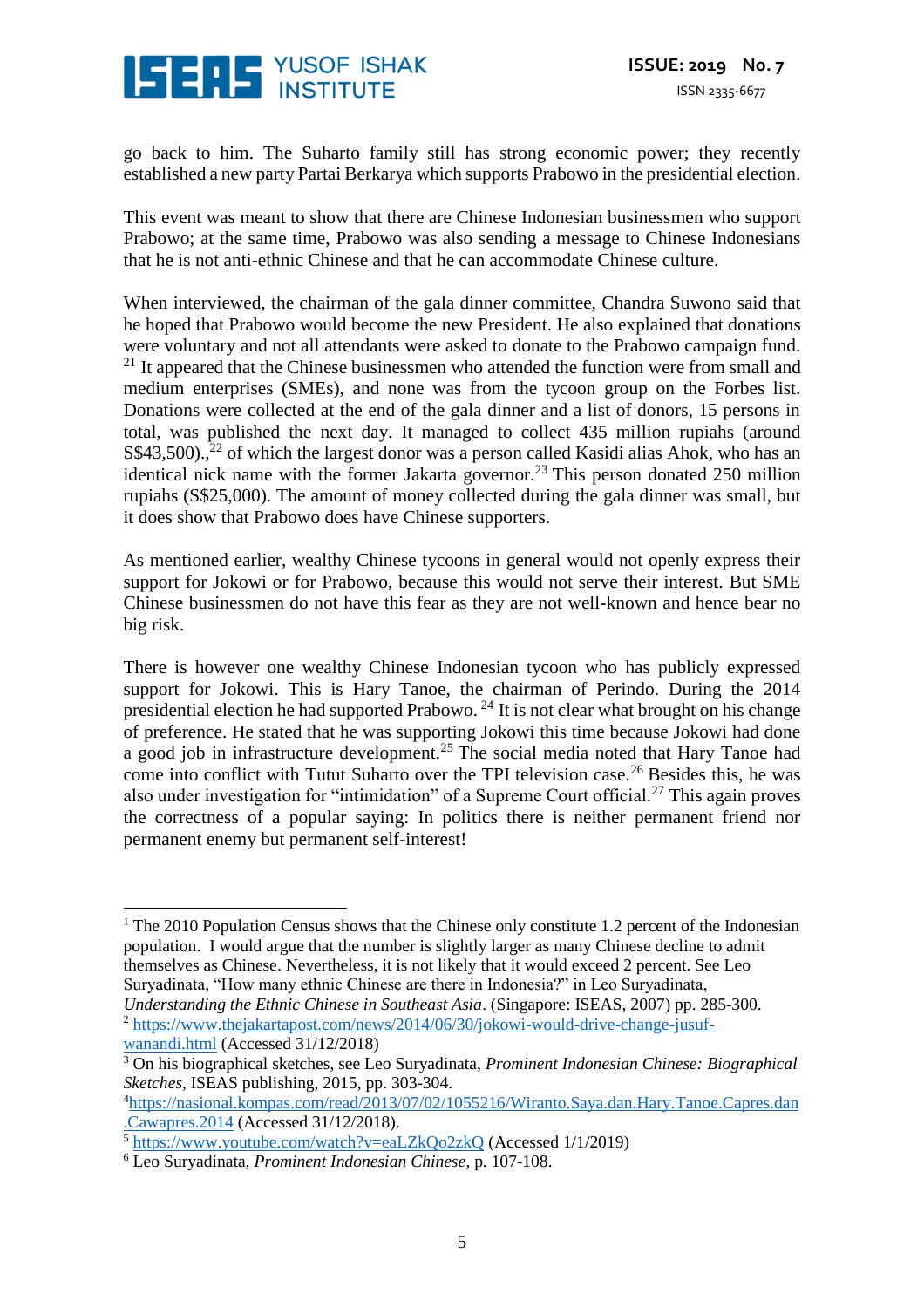

<u>.</u> <sup>7</sup> [https://pure.au.dk/ws/files/85696083/Tan\\_2015.pdf](https://pure.au.dk/ws/files/85696083/Tan_2015.pdf) (Accessed 31/12/2018). Recently unclassified US secret documents revealed that Prabowo was responsible for the abduction and disappearance of those activists. He was obeying instructions from Suharto. <https://www.bbc.com/indonesia/indonesia-44949790> (Accessed 2/1/2019) <sup>8</sup> [https://pure.au.dk/ws/files/85696083/Tan\\_2015.pdf](https://pure.au.dk/ws/files/85696083/Tan_2015.pdf) (Accessed 31/12/2018); Also in Jemma Purdey, *Anti-Chinese Violence in Indonesia 1996-1999* , Singapore: NUS Press, 2006, p.154. <sup>9</sup> Susan Sim, "Prabowo Denied US Visa under Torture Agreement", Straits Times, 31 December 2000. <sup>10</sup> Jemma Purdey, *Anti-Chinese Violence in Indonesia 1996-1999* , Singapore: NUS Press, 2006, pp. 149-156. <sup>11</sup> [https://news.detik.com/berita/d-3375755/komunitas-tionghoa-nobatkan-habib-rizieq-sebagai](https://news.detik.com/berita/d-3375755/komunitas-tionghoa-nobatkan-habib-rizieq-sebagai-man-of-the-year)[man-of-the-year](https://news.detik.com/berita/d-3375755/komunitas-tionghoa-nobatkan-habib-rizieq-sebagai-man-of-the-year) (Accessed 16/12/2018) <sup>12</sup>[http://www.netralnews.com/news/megapolitan/read/44025/lieus.dan.jusuf.mengatasnamakan.tion](http://www.netralnews.com/news/megapolitan/read/44025/lieus.dan.jusuf.mengatasnamakan.tionghoa..ini.kata.anton.medan) [ghoa..ini.kata.anton.medan](http://www.netralnews.com/news/megapolitan/read/44025/lieus.dan.jusuf.mengatasnamakan.tionghoa..ini.kata.anton.medan) (Accessed 16/12/2018) <sup>13</sup>[http://www.netralnews.com/news/megapolitan/read/44025/lieus.dan.jusuf.mengatasnamakan.tion](http://www.netralnews.com/news/megapolitan/read/44025/lieus.dan.jusuf.mengatasnamakan.tionghoa..ini.kata.anton.medan) [ghoa..ini.kata.anton.medan](http://www.netralnews.com/news/megapolitan/read/44025/lieus.dan.jusuf.mengatasnamakan.tionghoa..ini.kata.anton.medan) (Accessed 16/12/2018)  $<sup>14</sup>$  A few businessmen that the author met made these complaints.</sup> <sup>15</sup> <https://www.suara.com/news/2018/12/08/134000/warga-tionghoa-di-mata-prabowo-subianto> (Accessed 2/1/2019) <sup>16</sup> <https://www.suara.com/news/2018/12/08/134000/warga-tionghoa-di-mata-prabowo-subianto> (Accessed 2/1/2019) <sup>17</sup> [https://www.merdeka.com/politik/bertemu-warga-tionghoa-prabowo-janjikan-keadilan-buat](https://www.merdeka.com/politik/bertemu-warga-tionghoa-prabowo-janjikan-keadilan-buat-semua-golongan-masyarakat-kln.html)[semua-golongan-masyarakat-kln.html](https://www.merdeka.com/politik/bertemu-warga-tionghoa-prabowo-janjikan-keadilan-buat-semua-golongan-masyarakat-kln.html) (Accessed 1/1/2019) <sup>18</sup> [https://www.merdeka.com/politik/bertemu-warga-tionghoa-prabowo-janjikan-keadilan-buat](https://www.merdeka.com/politik/bertemu-warga-tionghoa-prabowo-janjikan-keadilan-buat-semua-golongan-masyarakat-kln.html)[semua-golongan-masyarakat-kln.html](https://www.merdeka.com/politik/bertemu-warga-tionghoa-prabowo-janjikan-keadilan-buat-semua-golongan-masyarakat-kln.html) (Accessed 16/12/2018) <sup>19</sup> <https://www.suara.com/news/2018/12/08/134000/warga-tionghoa-di-mata-prabowo-subianto> (Accessed 2/1/2019). Throughout his speech, he used "Tiongkok" (China) and "Tionghoa" (Chinese), not the derogatory term "Cina", to refer to China and the ethnic Chinese. <sup>20</sup> <https://www.youtube.com/watch?v=BVIWWTTiCAw> (Accessed 1/1/2019) <sup>21</sup> [https://www.viva.co.id/berita/politik/1101543-ahok-donatur-terbesar-gala-dinner-pengusaha](https://www.viva.co.id/berita/politik/1101543-ahok-donatur-terbesar-gala-dinner-pengusaha-tionghoa-dukung-prabowo)[tionghoa-dukung-prabowo](https://www.viva.co.id/berita/politik/1101543-ahok-donatur-terbesar-gala-dinner-pengusaha-tionghoa-dukung-prabowo) (Accessed 20/12/2018) <sup>22</sup> [https://www.viva.co.id/berita/politik/1101543-ahok-donatur-terbesar-gala-dinner-pengusaha](https://www.viva.co.id/berita/politik/1101543-ahok-donatur-terbesar-gala-dinner-pengusaha-tionghoa-dukung-prabowo)[tionghoa-dukung-prabowo](https://www.viva.co.id/berita/politik/1101543-ahok-donatur-terbesar-gala-dinner-pengusaha-tionghoa-dukung-prabowo) (Accessed 20/12/2018)  $23$  Ibid. <sup>24</sup> <https://news.detik.com/berita/3585314/hary-tanoe-dukung-jokowi-di-2019-gerindra-bebas-aja> (31/12/2018). <sup>25</sup> <https://news.detik.com/berita/3929683/ini-alasan-perindo-dukung-jokowi-di-pilpres-2019> (Accessed 11/1/2019) <sup>26</sup> [https://news.detik.com/berita/3278971/kembali-menang-kubu-tutut-minta-mnc-tv](https://news.detik.com/berita/3278971/kembali-menang-kubu-tutut-minta-mnc-tv-melaksanakan-putusan-ma)[melaksanakan-putusan-ma](https://news.detik.com/berita/3278971/kembali-menang-kubu-tutut-minta-mnc-tv-melaksanakan-putusan-ma) (Accessed 11/1/2019) <sup>27</sup> [https://nasional.tempo.co/read/896744/pengakuan-elite-perindo-soal-hary-tanoe-merapat-ke](https://nasional.tempo.co/read/896744/pengakuan-elite-perindo-soal-hary-tanoe-merapat-ke-jokowi/full&view=ok)[jokowi/full&view=ok](https://nasional.tempo.co/read/896744/pengakuan-elite-perindo-soal-hary-tanoe-merapat-ke-jokowi/full&view=ok) (Accessed 11/1/2019)